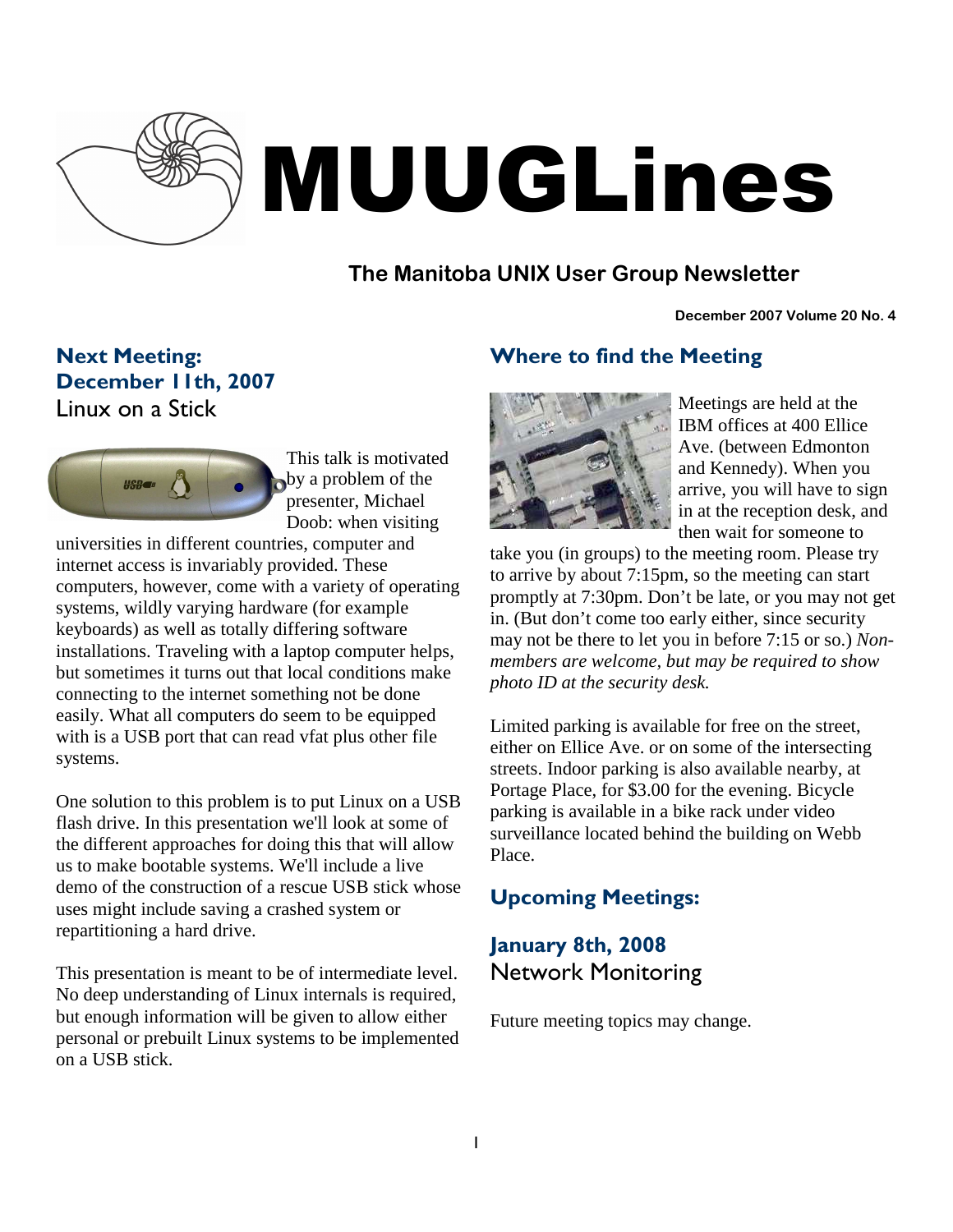#### Novell and SCO back in court

In this Groklaw article, the author covers the new developments that are putting SCO and Novell back in the courtroom. Basically, the original lawsuit is going to go ahead, even though SCO has filed bankruptcy. Once the trial finishes, if Novell wins, they will have claim to some of the SCO assets in the bankruptcy proceedings.

**http://www.groklaw.net/article.php?story=200711 29100503233**



#### XO sales extended to end of year

The One Laptop Per Child foundation is to offer the XO PC for sale until the end of the year, because of unexpected demand.

Initially the laptop was only intended to be available for sale to the public during a two week period, and only under the circumstance that users would buy two, with one being sent to a developing country.

The XO laptops are available for \$399 for the pair, and sales have averaged \$2 million per day. The notebooks are only available in the US and Canada.

"In the past 10 days, we've experienced an outpouring of support from the public that is truly gratifying and encouraging," says Nicholas Negroponte, founder and chairman of One Laptop per Child.

"Because so many people have asked for more time to participate either individually or in order to organise local and national groups to which they belong, we have decided to extend Give One Get One through the end of this year."

Those who buy the notebooks in the US can deduct \$200 of the \$399 price from their tax bill as a charitable donation, and will also benefit from a year of free Wi-Fi access at 8,500 hotspots around the US.

#### Amazon launches Linux-based eBook reader



Amazon's "Kindle" electronic book reader runs an operating system based on Linux 2.6.10, according to reports. The device boasts a claimed 30 hours of battery life, thanks in part to a power-saving E-ink EPD (electro-phlorescent, or

"electronic paper" display) and "fpow" power-saving infrastructure, early reports suggest.

The Amazon Kindle is a lightweight electronic book reader that connects to Amazon's electronic bookstore via a built-in EVDO cellular data modem. Newly available for the 2007 holiday season, it costs \$400. It is claimed to avail readers of some 88,000 titles, including "100 out of 112 current New York Times Bestsellers." The device can hold about 400 books at once.

The Kindle's most notable feature is its EPD display from MIT-affiliated start-up E-Ink. Electronic paper offers a bright, high-contrast, thin, lightweight display technology that remains legible under "any lighting condition" -- much like newsprint. Once an image has been "printed," no power is needed to hold it, reducing energy requirements by 99 percent compared to LCDs, E-Ink claims.

Other interesting technology in the Kindle has been discovered by renowned Linux kernel hacker Robert Love, who writes in part in his blog, "Most notable is a power-saving infrastructure named fpow, which provides device-level power management and aggressive system suspend functionality that is responsible for the device's excellent battery life."

Love goes on to note that the Kindle is based on an Intel/Marvel PXA250 processor. It was apparently codenamed "Fiona" during development, and produced by "Lab126," a skunk-works team at Amazon tasked with producing "easy-to-use, highly integrated consumer products."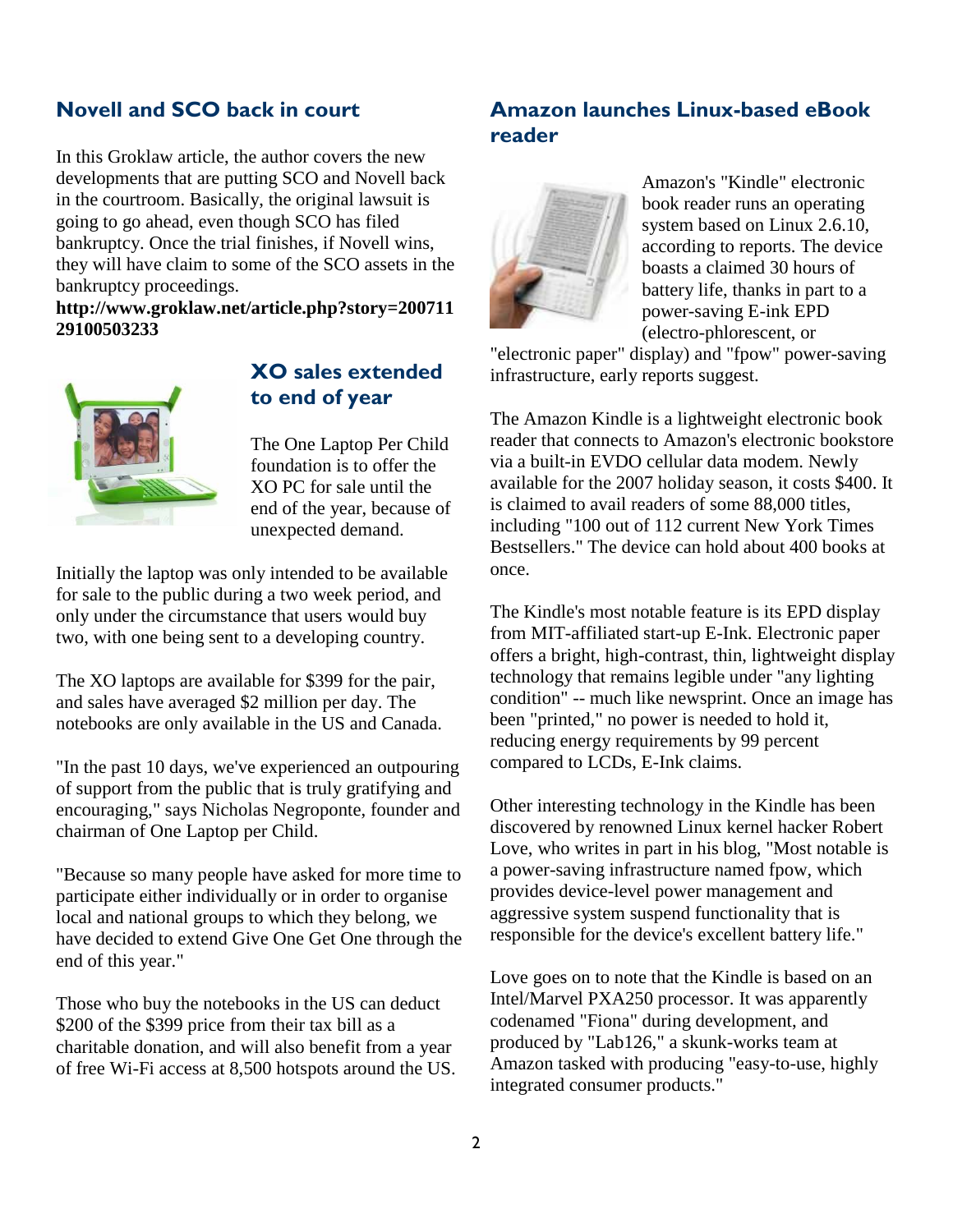## Verizon Wireless To Introduce 'Any Apps, Any Device' Option For Customers In 2008

New Open Development Initiative Will Accelerate Innovation and Growth

#### 11/27/2007

BASKING RIDGE, NJ — Verizon Wireless today announced that it will provide customers the option to use, on its nationwide wireless network, wireless devices, software and applications not offered by the company. Verizon Wireless plans to have this new choice available to customers throughout the country by the end of 2008.

In early 2008, the company will publish the technical standards the development community will need to design products to interface with the Verizon Wireless network. Any device that meets the minimum technical standard will be activated on the network. Devices will be tested and approved in a \$20 million state-of-the-art testing lab which received an additional investment this year to gear up for the anticipated new demand. Any application the customer chooses will be allowed on these devices.

This new option goes beyond just a change in the design, delivery, purchase, and provisioning of wireless devices and applications.

"This is a transformation point in the 20-year history of mass market wireless devices – one which we believe will set the table for the next level of innovation and growth," said Lowell McAdam, Verizon Wireless president and chief executive officer. "Verizon Wireless is not changing our successful retail model, but rather adding an additional retail option for customers looking for a different wireless experience."

## KDE 4.0 to be Released in January

The KDE Release Team has decided to release KDE 4.0 this coming January.



The release was originally planned for mid-December. The KDE developers want to solve a couple of essential issues before releasing. Having solved some of those issues, among which were glitches in the visual appearance, and in Konqueror, the KDE community hopes to have a KDE 4.0 that will live up to the high expectations for it. Read on for more details.

Meanwhile, the progress towards KDE 4.0 is astonishing. Most parts, such as the KDE Development Platform and a lot of applications are considered stable and well-usable.

Some parts of the desktop experience do not yet meet the KDE community's quality standards and expectations for a stable release. There are also some issues which need to be addressed upstream, for example a bug in certain codecs of xine that cut off audio fragments prematurely. The developers are confident to be able to release a more polished and better working KDE 4.0 desktop in January. The changed plans involve releasing on January 11th, 2008.

At the same time, the release team's call for participation is repeated. To make KDE 4.0 a success, your effort is needed. An overview of current showstoppers can be found on Techbase, KDE's knowledge platform.

This is also a call to the wider Free Software community, and also to companies working with KDE. If you have the resources to contribute, assistance in fixing the remaining bugs is most welcome.

### Asus Linux based "EEE PC" released, and sells out

The \$400 Eee PC is an ultra portable laptop (2lbs) which has a 7" screen (800x480 pixels), a VGA Camera, and either 4GB or 8GB of flash based storage. Most stores sold out quickly and are just replenishing their stock now.